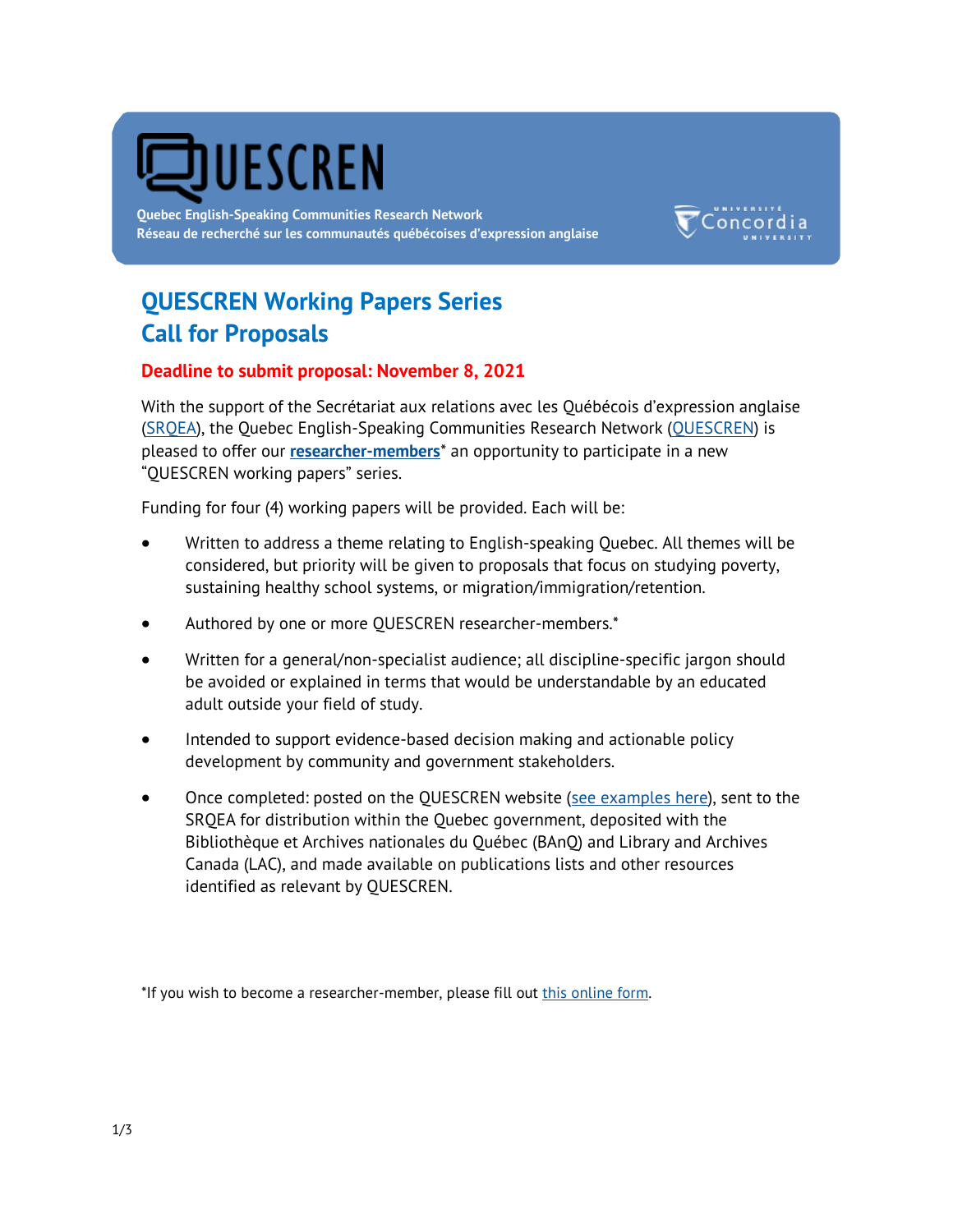## **WORKING PAPER SPECIFICATIONS**

- **Ten to fifteen (10-15) pages** in length plus references and footnotes, double-spaced, in Times New Roman 12pt.
- **Identified as a QUESCREN working paper** funded by the SRQEA.
- **The authors will have full editorial authority and maintain copyright**, however:
	- QUESCREN has the right to provide comments and authors will be requested to address these in their final version.
	- QUESCREN will provide linguistic revisions and set the layout of the final version.

### **TERMS**

- A committee chaired by QUESCREN co-directors Drs. [Chedly Belkhodja](http://www.concordia.ca/faculty/chedly-belkhodja.html) and [Brian](https://www.concordia.ca/artsci/coms/faculty.html?fpid=brian-lewis)  [Lewis](https://www.concordia.ca/artsci/coms/faculty.html?fpid=brian-lewis) will adjudicate proposals.
- Deadline to submit proposals: **November 8, 2021**.
- Due date for final version of submitted working papers: **January 15, 2023.**
- Selected lead authors will sign a contract outlining details of terms.
- An honorarium of \$6000 will be provided to the lead author. Lead authors are encouraged use these funds for research costs including collaborating with students who can work as research assistants or co-authors.
- 50% Payment will be provided to the lead author after the contract is signed. 50% will be provided upon delivery of the final paper, provided deadlines and QUESCREN format guidelines are respected.
- All research involving human participants, as well as all research involving human biological materials, is subject to ethics review by Concordia University's ethics board. Lead authors must send final approved versions of their ethics certificate and all final approved accompanying documents to QUESCREN prior to starting research and receiving funds. QUESCREN will forward it for review and approval by Concordia University's ethics review board. Researchers who are not affiliated with an institution that provides ethical review of research projects must provide approval from an independent ethics review board (such as [Veritas IRB\)](https://www.veritasirb.com/) at their own expense. Only after both levels of ethics board approval (institution's or independent board plus Concordia's board) can QUESCREN sign an agreement with the author.
- Authors agree to present their paper in a 20-minute online 'Lunch & Learn' session followed by questions and answers (for examples see [here\)](https://www.concordia.ca/artsci/scpa/quescren/events.html). QUESCREN staff will organize the Lunch & Learn event in collaboration with authors.